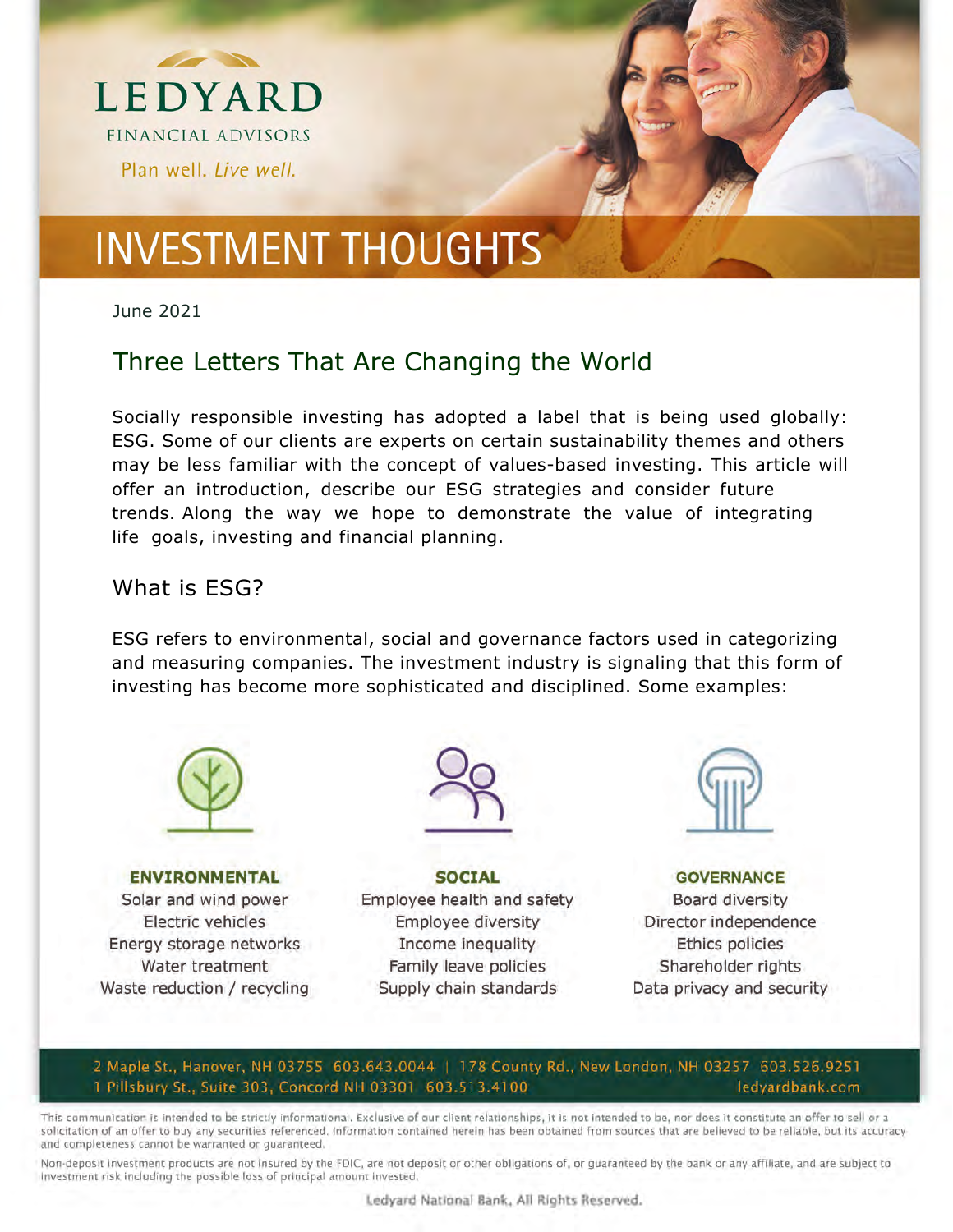### ESG Can Be Powerful and Personal

At least one of these categories likely resonates with you. Excluding a company or a sector from your portfolios can be a powerful statement since capital is the lifeblood of companies. Dwindling stock prices and lukewarm bond offerings send a message. Your capital can also help produce important societal outcomes, such as a greater number of women in corporate boards.

Some people disconnect from their investment portfolios because there are too many companies or funds to understand. ESG changes that in a very fundamental way. It allows for a personal connection to one's capital.

The chart below shows assets under management in the US that are dedicated to ESG investing. Green bonds are also in high demand. The combination of social good with financial results is working. ESG is more than a niche.



Source: US SIF The Forum for Sustainable and Responsible Investment

### ESG Scores and Standards

Many providers generate ESG scores on companies globally. The scores vary among providers because there are many ways to interpret data. Measuring the carbon footprint of a company is admirable but challenging. Pollution effects on health are subject to interpretation. Consistency and comparability are still goals.

2 Maple St., Hanover, NH 03755 603.643.0044 | 178 County Rd., New London, NH 03257 603.526.9251 1 Pillsbury St., Suite 303, Concord NH 03301 603.513.4100 ledyardbank.com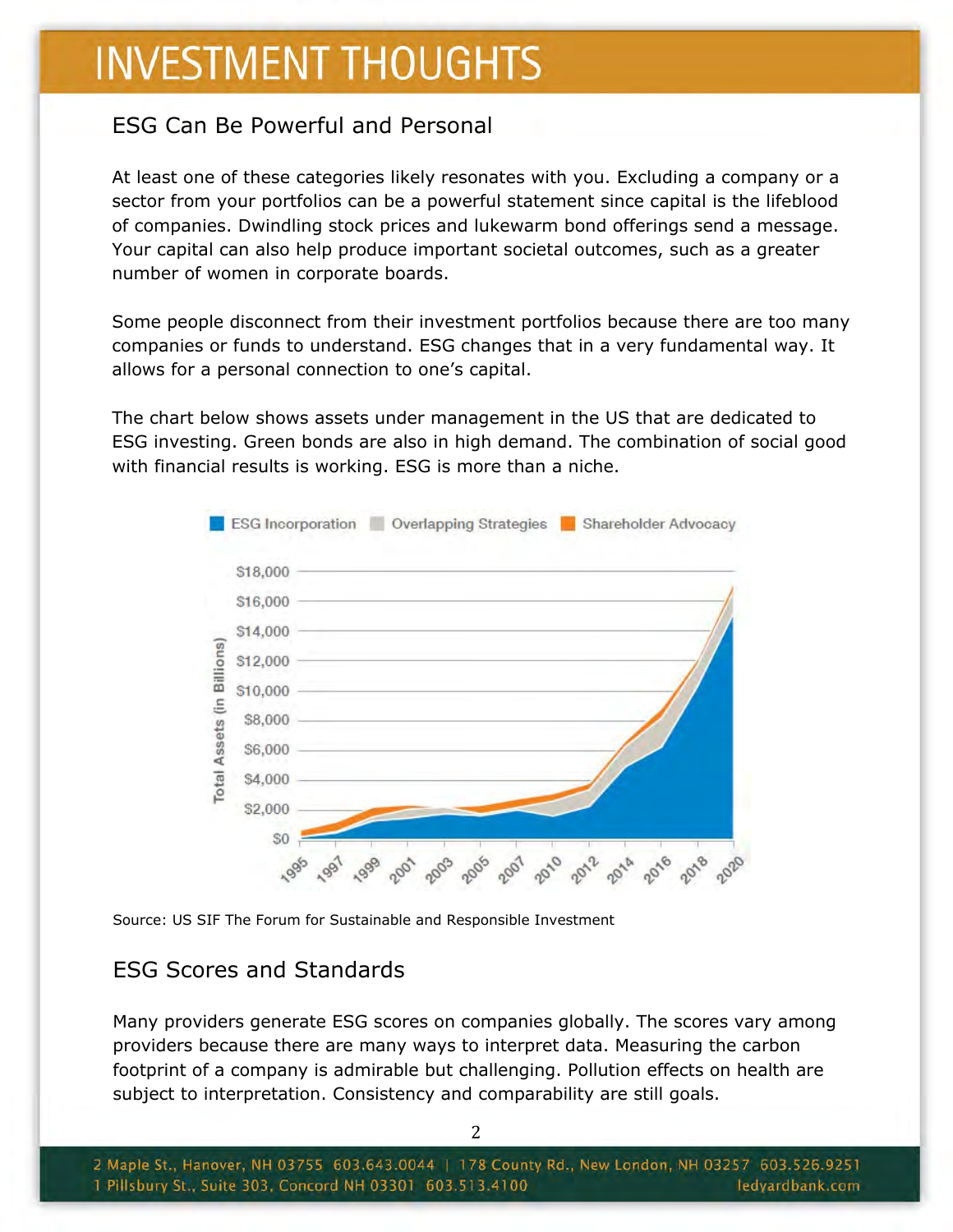Academic studies are mixed in demonstrating the profitability of ESG investing. Recent results are positive but there are no guarantees. Several studies have shown that, at the very least, ESG investing reduces earnings volatility. This concept of risk reduction is appearing in bank loans to corporations that embed interest rate adjustments as sustainability goals are met.

As the ESG data industry matures there has been some harmonization of scores and progress toward global standards. Fundamental investment knowledge and experience are still essential as ESG data becomes more useful.

#### Levels of ESG

At Ledyard we are integrating ESG factors into all of our investment strategies. We view ESG as a useful risk management tool providing a longer range perspective on companies. This fits well with our multi-generational wealth management philosophy.

We have been applying exclusions, such as tobacco stocks, by our choice or client request for over a decade. We have also been managing active ESG portfolios for over seven years and a key tenet has been to focus on financial potential first and then add the ESG perspective. Our initial ESG strategy has been a hybrid of mostly stocks and some funds. We are pleased to announce the launch of a second strategy that we call Open Architecture ESG. While remaining diversified via funds our new strategy will also cover important themes like gender diversity, water treatment and alternative energy. This fund-only strategy can be applied to large or small accounts.

Careful financial planning is integral to ESG investing especially for those relying on income from their portfolios. ESG stock investments can be less income-oriented because some companies reinvest their earnings rather than paying dividends. Some clients have a financial plan that allows them to be fully committed to ESG. For others an IRA or a portion of their investment accounts has been more appropriate.

Diversification of themes and industries is important so ESG portfolios can deliver on long term goals for investors.

#### Looking Ahead

The Covid shock waves demonstrated a lack of sustainability thinking among countries, government policies and healthcare systems. Many companies will have to change their employee health and safety policies. Supply chain management will also need to incorporate alternative systems and sources. Sadly, there may be another version of Covid in the future and we all need to be prepared.

3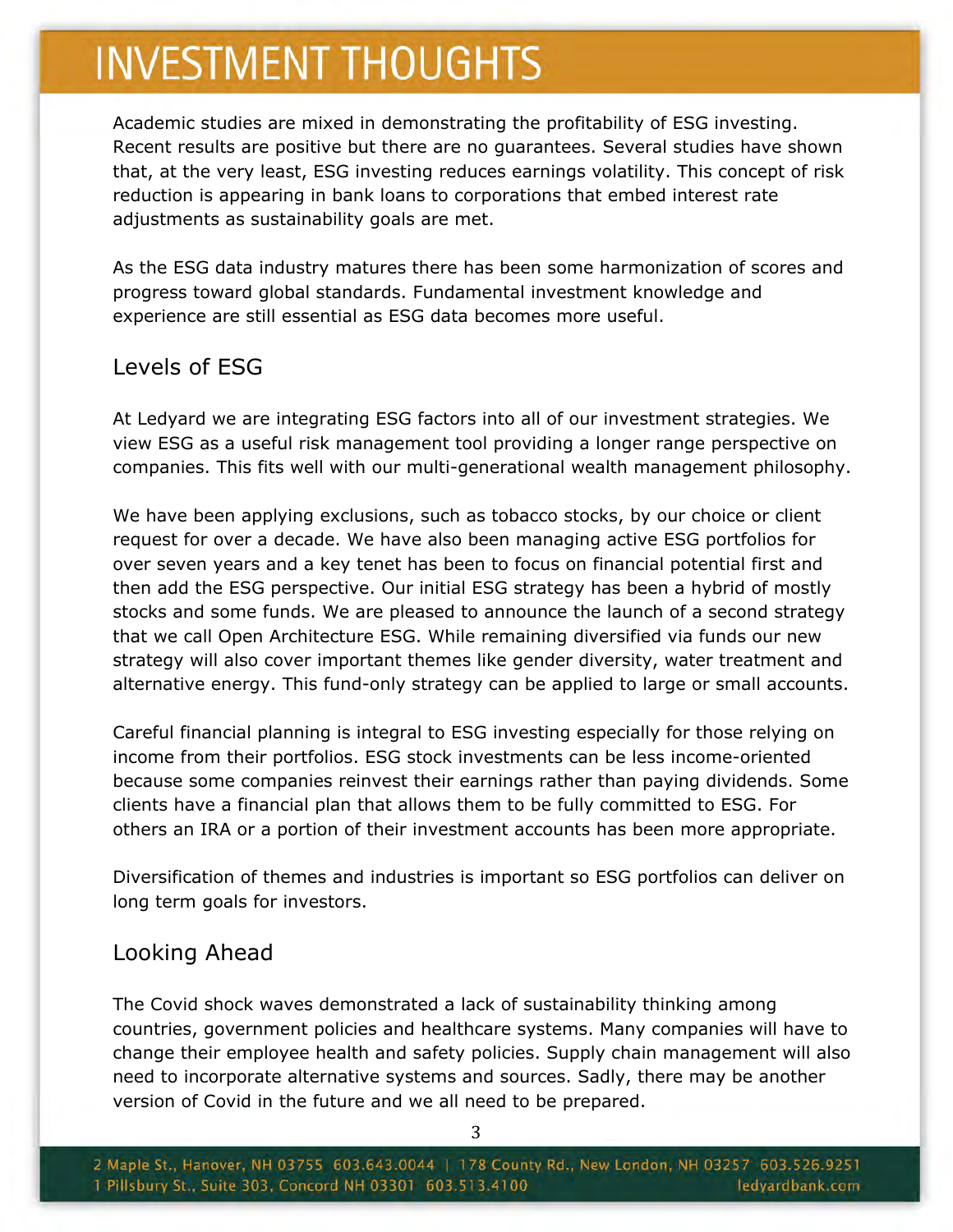Every day is Earth Day. The 2015 Paris Climate Agreement signatories committed to reducing global temperatures to within 1.5% to 2% of pre-industrial levels. The effects of missing these targets include flooding of major cities, farmland destruction and more destructive fires and storms globally. According to science journal Nature, over 100 countries and 800 cities have committed or are considering net zero greenhouse gas emissions goals.

Pension plans, endowments and other large pools of capital will continue to divest from coal and other industries that are not aligned with addressing climate change. In the US there are proposals to allow retirement plans to offer ESG investment choices. This will unleash an even bigger wave of change.

Corporate sustainability disclosures have been voluntary but it is likely that there will be mandates for transparency and accuracy. Women represent over 20% of corporate boards of directors. California followed several European countries in mandating the participation of women in boards. Entire countries have scheduled the replacement of gasoline cars with electric cars. Legally mandated ESG changes will continue.

Greenwashing refers to ESG patinas and promises with no substance. In contrast, companies that adopt ESG as a core strategy, make it part of their culture and report outcomes consistently will gain the attention of investors. Data quality will improve and it will increasingly be oriented toward materiality.

Shareholder advocacy and proxy voting are gaining influence. The larger amounts of capital dedicated to ESG mean that more votes are being applied to key ESG issues and company boards and management ignore this trend at their own peril. Management compensation will more often be linked to sustainability progress.

The development of ESG-related projects, policies and laws to stabilize and improve society will continue for decades, as will the need for capital.

#### Your Legacy

How will you be remembered? The past year made this topic very real for many of us.

My teen daughters gained and lost as a result of Covid. They gained an appreciation for the evanescence of life and the importance of making values-based decisions for the long run. They gained a measure of discipline and toughness. They now viscerally understand how interconnected we are in this world.